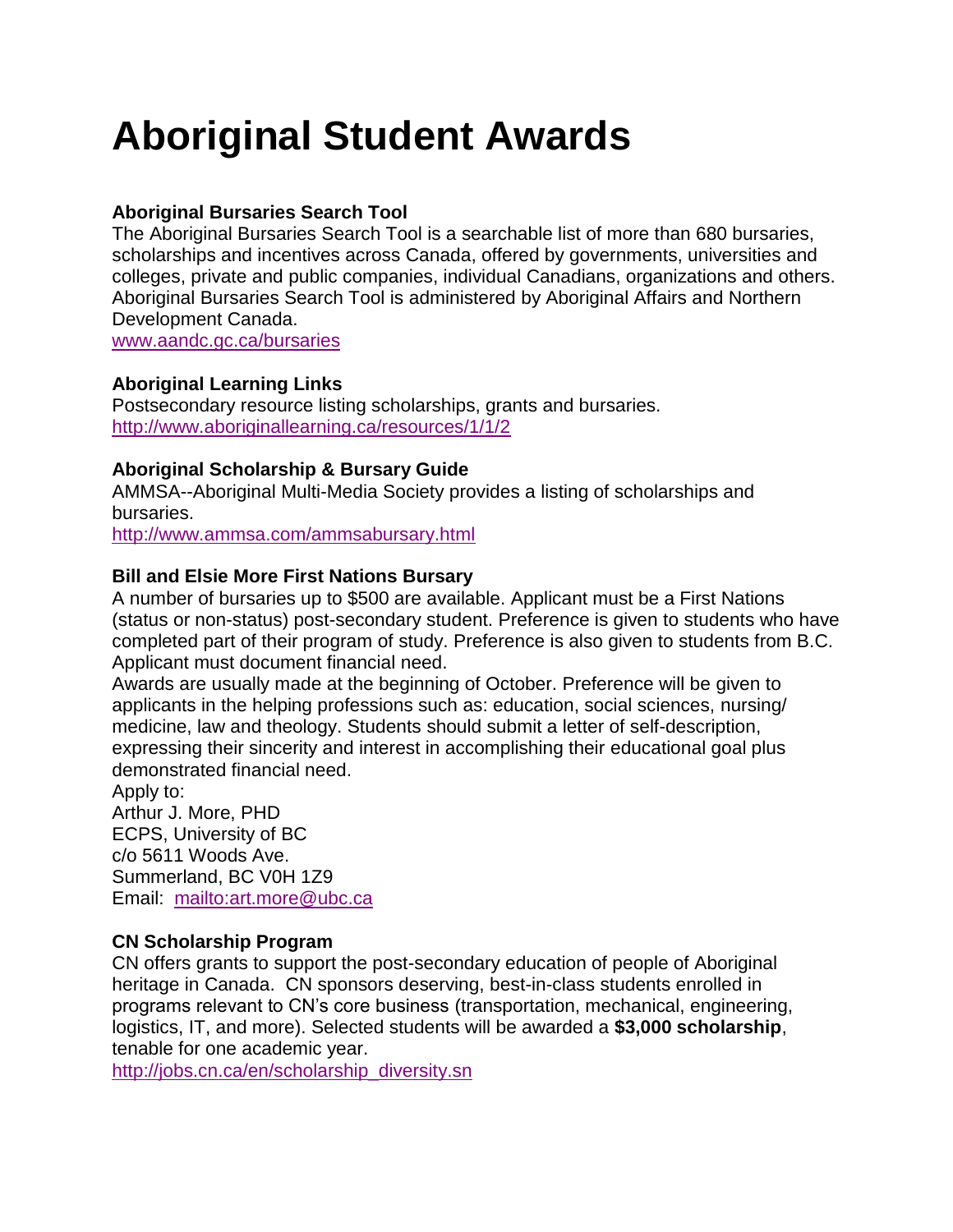#### **Donald Marshall Sr. Memorial Scholarship Fund**

This \$1,000 scholarship is intended for Mi'kmaw students from Nova Scotia First Nations or from the Nova Scotia General Band Registry; and post-secondary students at the diploma, certificate, bachelor and graduate level in their field of study. Students must be a graduate or be continuing in their field of study. One scholarship is for undergraduate studies and the other is for graduate studies. Applicants must submit a two page essay stating their: educational goals, career plans, volunteer work, school activities, barriers students have had to overcome to do well in their field of study, cultural/community activities and awards.

[http://kinu.ns.ca/downloads/DM\\_Sr\\_Scholarship\\_Fund-2010.pdf](http://kinu.ns.ca/downloads/DM_Sr_Scholarship_Fund-2010.pdf)

Donald Marshall Sr. Memorial Scholarship Fund Committee, Mi'kmaw Kina'matnewey 47 Maillard Street Membertou, Nova Scotia B1S 2P5 Telephone: 902-567-0336 Fax: 902-567-0337

Email: [Claire@kinu.ns.ca](mailto:Claire@kinu.ns.ca)

#### **GE Foundation Scholar-Leaders Program in Canada**

The GE Foundation Scholar-Leaders Program in Canada provides financial support and skills development opportunities for accomplished first-year undergraduate students from recognized institutions who are pursuing degrees in the fields of engineering or business/management and are Canadian resident Aboriginal individuals who are either First Nation status or non-status, Métis or Inuit.

· A \$4000 per year scholarship for the 2nd, 3rd, and 4th years of your undergraduate program

· An opportunity to be mentored by a business leader at GE in Canada

· Participation in GE Foundation Scholar-Leaders activities, including a specially designed leadership development seminar at GE Canada in Mississauga, Ontario

· Participation in community development projects

For details on eligibility or to submit an application **(deadline March 15)**, please visit: <http://scholarshipandmore.org/application-students-canada/>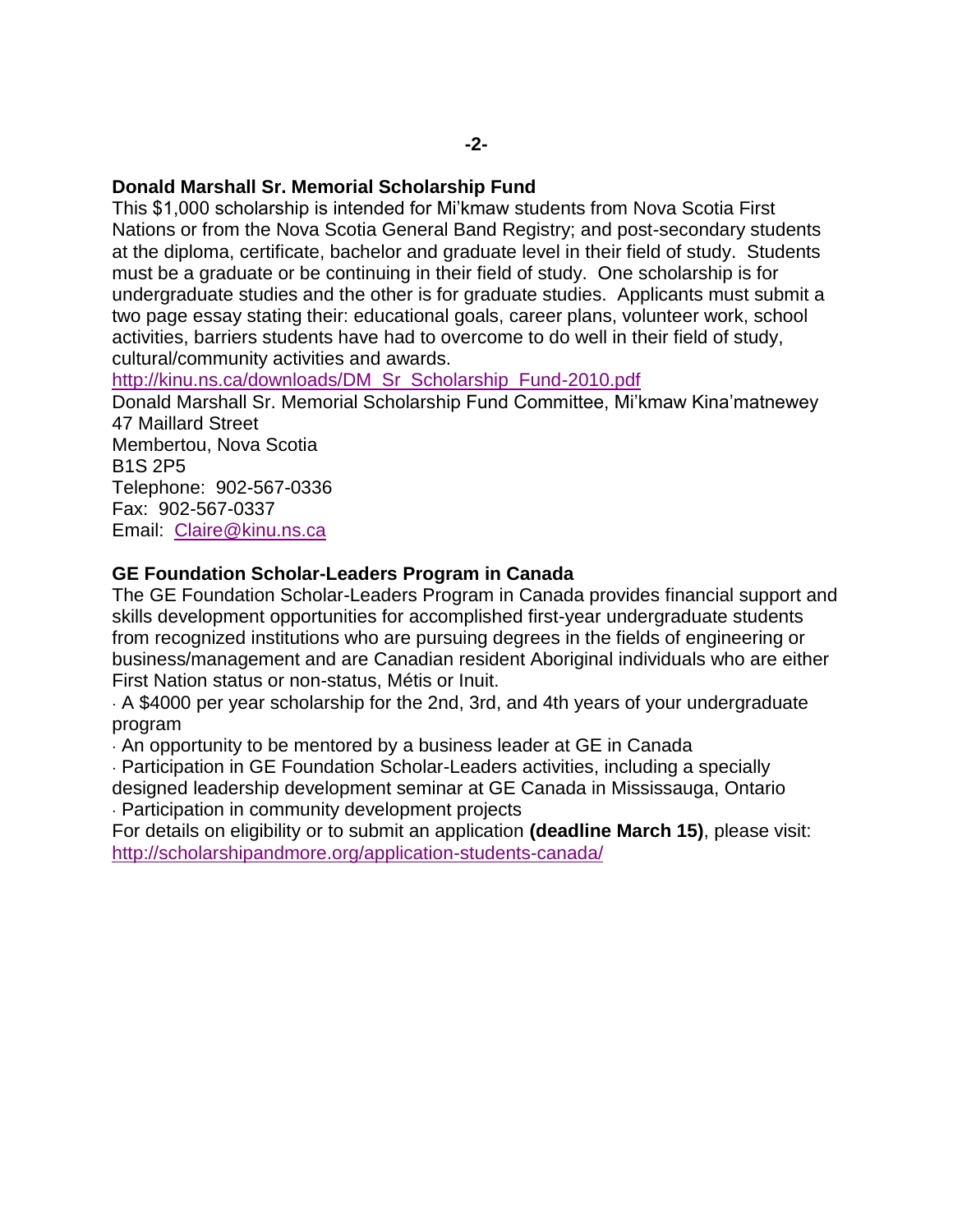#### **Helen Basset Commemorative Student Scholarships**

Four awards of \$1,000 are available to Aboriginal women. To be eligible for the award, you must be pursuing postsecondary studies or just completing your studies, be under 30 years of age and must demonstrate commitment to improving the situation of Aboriginal women and youth in Canada politically, culturally, economically or otherwise. **Application deadline:** July 29

Apply to: Native Women's Association of Canada, Youth Intervener 1292 Wellington St Ottawa, ON K1Y 3A9 Tel: (613) 7223033 Ext. 230 Email: youth@nwachq.org [http://nautsamawt.org/do3/education/scholarshipsbursaries/140helenbassetcommemor](http://nautsamawt.org/do3/education/scholarshipsbursaries/140helenbassetcommemorativestudentscholarships) [ativestudentscholarships](http://nautsamawt.org/do3/education/scholarshipsbursaries/140helenbassetcommemorativestudentscholarships) 

#### **Heroes of Our Time Award**

Heroes of Our Time scholarships recognize the hard work, dedication and academic achievements of First Nations postsecondary students who demonstrate excellence in a variety of categories. The scholarships are divided into eight categories that represent eight First Nations heroes and academic disciplines, each with a value of \$2,000. **Application deadline:** July 21, 2013

Apply to: Assembly of First Nations 473 Albert St. Suite 910 Ottawa, ON K1R 5B4 [http://www.afn.ca/index.php/en/policyareas/education/other/%20heroesofourtimescholar](http://www.afn.ca/index.php/en/policyareas/education/other/%20heroesofourtimescholarships2013) [ships2013](http://www.afn.ca/index.php/en/policyareas/education/other/%20heroesofourtimescholarships2013)

#### **Indspire**

Indspire, formerly the National Aboriginal Achievement Foundation, has evolved into the largest non-governmental funding body for First Nations, Inuit, and Métis postsecondary students across Canada. Bursary and scholarship awards are provided to First Nation, Inuit, and Métis students annually across a diverse range of disciplines through these three categories:

#### **(1)Post-Secondary Education**

Business, science, law, engineering, technical studies, computer science, education, social work, and the social sciences. This category includes the Aboriginal Veterans Scholarship Trust and the Diana Fowler LeBlanc Aboriginal Social Work Scholarship.

## **(2)Fine Arts Bursary Awards Program**

Post-Secondary studies, personal development, training with a professional or at a nonaccredited arts organization, in fields such as visual, performing, media, theatre, production, graphic and literary arts.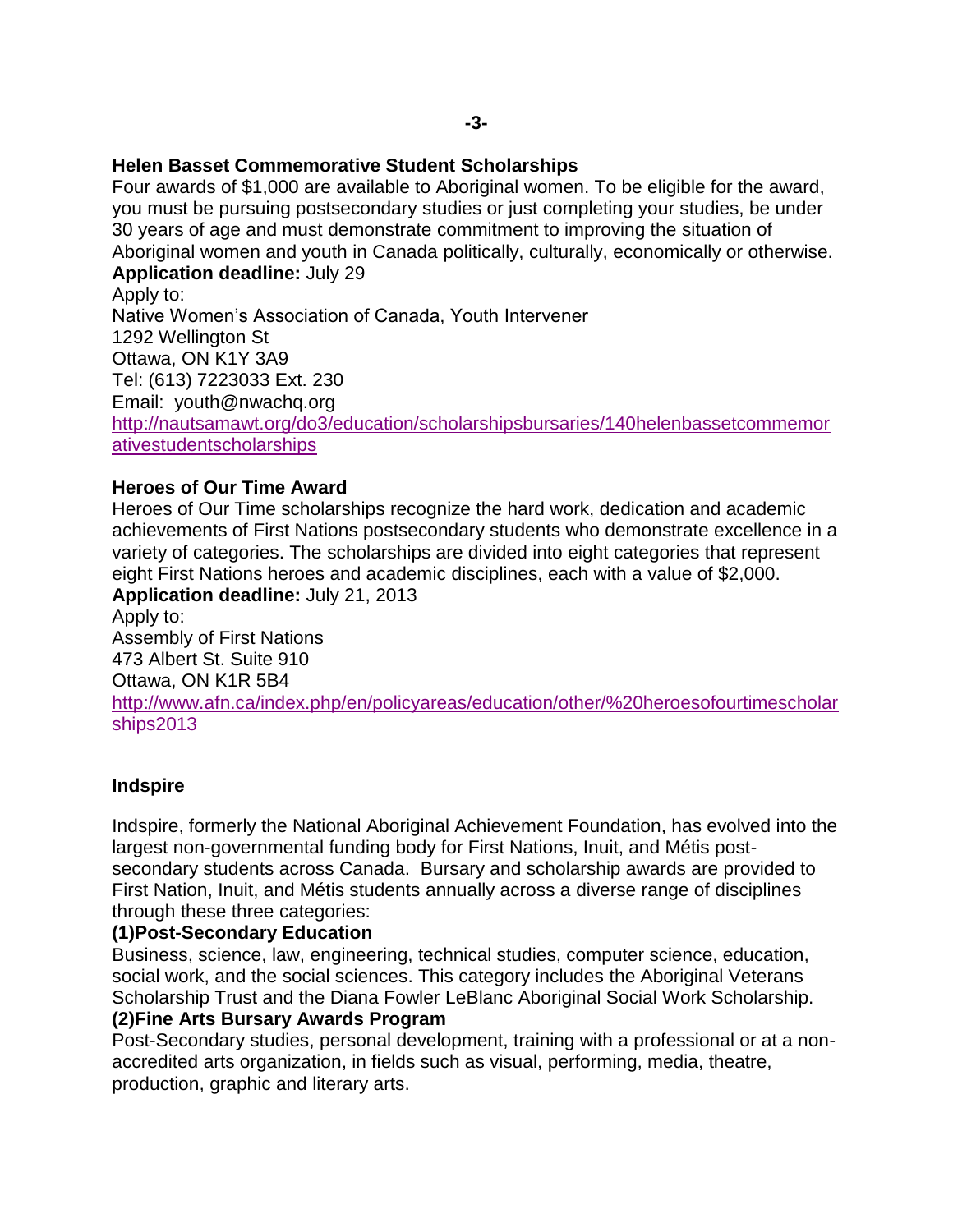## **(3)Aboriginal Health Careers**

Health sciences such as medicine, nursing, dentistry, clinical psychology, physiotherapy, pharmacy and laboratory research. Health Canada's First Nations and Inuit Health Branch provides funding for health bursaries and scholarships. Download applications here:

<https://indspire.ca/programs/building-brighter-futures/apply-for-a-bursary-or-scholarship/> Contact:

PO Box 759, 50 Generations Drive Six Nations of the Grand River Ohsweken, ON N0A 1M0 Tel: 1855INDSPIRE (4637747) <https://indspire.ca/programs/building-brighter-futures/> Fax: 18664333159

# **Maritimes & Northeast Pipeline Scholarship**

Maritimes & Northeast Pipeline is committed to building long-term, productive relationships with First Nations based upon mutually-beneficial opportunities and mutual respect. Maritimes & Northeast participates in formal agreements with First Nation representative organizations in Nova Scotia and New Brunswick.

These agreements recognize the special historical and cultural interest held in the land by the Mi'kmaq and Maliseet people of Atlantic Canada, and endeavor to meet the needs of both the community and the company. Our agreements share the following key elements:

- Transparency and accountability
- Community development and employment
- Consultation and information sharing

Maritimes & Northeast is proud of its First Nation relationships and of the benefits delivered through the shared agreements. Through scholarships and training funds, the agreement strives to build community capacity; which in turn supports achievement of mutually beneficial employment opportunities during periods of pipeline construction, and through other economics sectors.

Field of Study: Applies to all areas of study

Awards available: Varies

[View the Maritimes & Northeast Pipeline Assembly Scholarship Form.](http://www.mnpp.com/canada/sites/default/files/u4/Application%20Form%202013.pdf)

Other Eligibility Criteria:

Visit the website for more information. There are several scholarships available. <http://www.mnpp.com/canada/firstnations>

Contact Information: Aboriginal Relations Manager Suite 1600, 1801 Hollis Street Halifax, Nova Scotia B3J 3N4 Phone: 902-233-2362 FAX: 902-420-0253 Email: [ssbear@spectraenergy.com](mailto:ssbear@spectraenergy.com)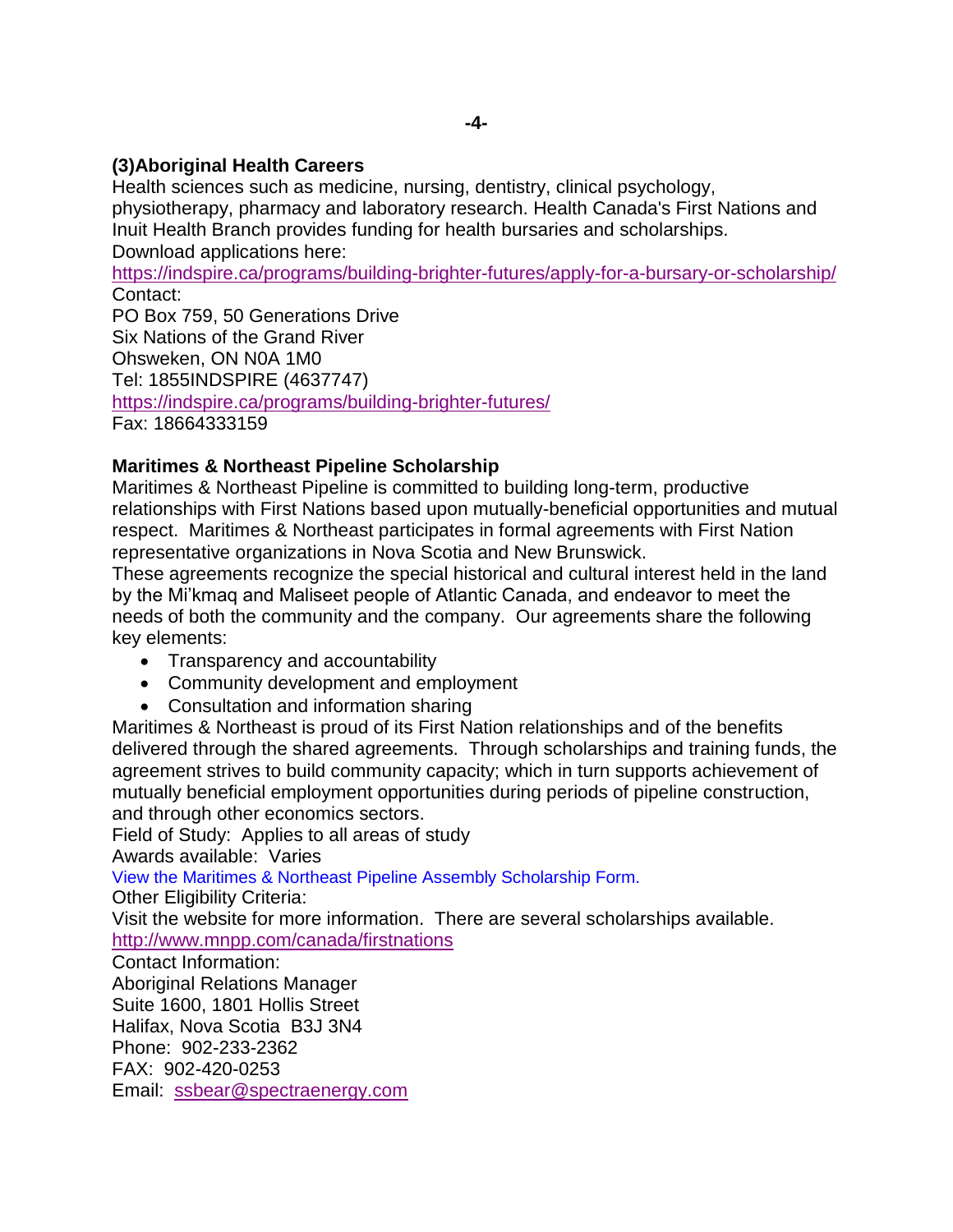## **Native American Students Financial Aid**

This page provides information about financial aid for Native American students. Some Canadian citizens are eligible. For a student to be eligible for many Native American scholarships, such as BIA scholarships, the student should be an enrolled member of a federally recognized tribe. Native American students with at least 50% Indian blood who were born in Canada are eligible for Title IV federal student aid under the jurisdiction of the Jay Treaty of 1794, subsequent treaties, and U.S. Immigration Law. <http://www.finaid.org/otheraid/natamind.phtml>

# **Native Council of Nova Scotia Scholarship Awards**

To be eligible for this supplement, you must: be a Canadian citizen or permanent resident of Canada; be an Aboriginal person;\* and hold a USRA,\*\*Vanier CS, Alexander Graham Bell CGS, PGS, PDF, IPS or IRDF. Successful applicants must maintain fulltime study, and an active\*\*NSERC scholarship or fellowship, during the course of their AANSE supplement funded activities in order to remain eligible. \*For the purposes of this program, NSERC uses the Canadian Constitution Ace, 1982 definition of Aboriginal as including the Indian, Inuit, and Métis peoples of Canada. \*\*USRA recipients are eligible for holding an AANSE supplement up to four months after the end of their USRA.

[http://www.nserc-crsng.gc.ca/Students-Etudiants/Aboriginal-Autochtones\\_eng.asp](http://www.nserc-crsng.gc.ca/Students-Etudiants/Aboriginal-Autochtones_eng.asp) N.C.N.S. Director of Education & Student Services, Spencer Wilmot 129 Truro Heights Road P. O. Box 1320 Truro, Nova Scotia B6L 1X2 Telephone: 613-944-5802 Fax: 613-947-3847 Email: [ambassadors@nserc-crsng.gc.ca](mailto:ambassadors@nserc-crsng.gc.ca)

# **New Relationship Trust (NRT) First Nations Scholarship Program**

NRT Scholarships and Bursaries are available to First Nation students pursuing a postsecondary education from a recognized institution. Scholarships are awarded at the Bachelors, Masters, and Doctorate levels. Bursaries are awarded to students pursuing trades certificates and diplomas.

The following scholarships were allocated in 2012-13:

· 30 Undergraduate degree Scholarships @ \$5,000 each

· 10 Master's degree Scholarships @ \$10,000 each

· 5 Doctorate degree Scholarships @ \$20,000 each

<http://www.newrelationshiptrust.ca/funding/>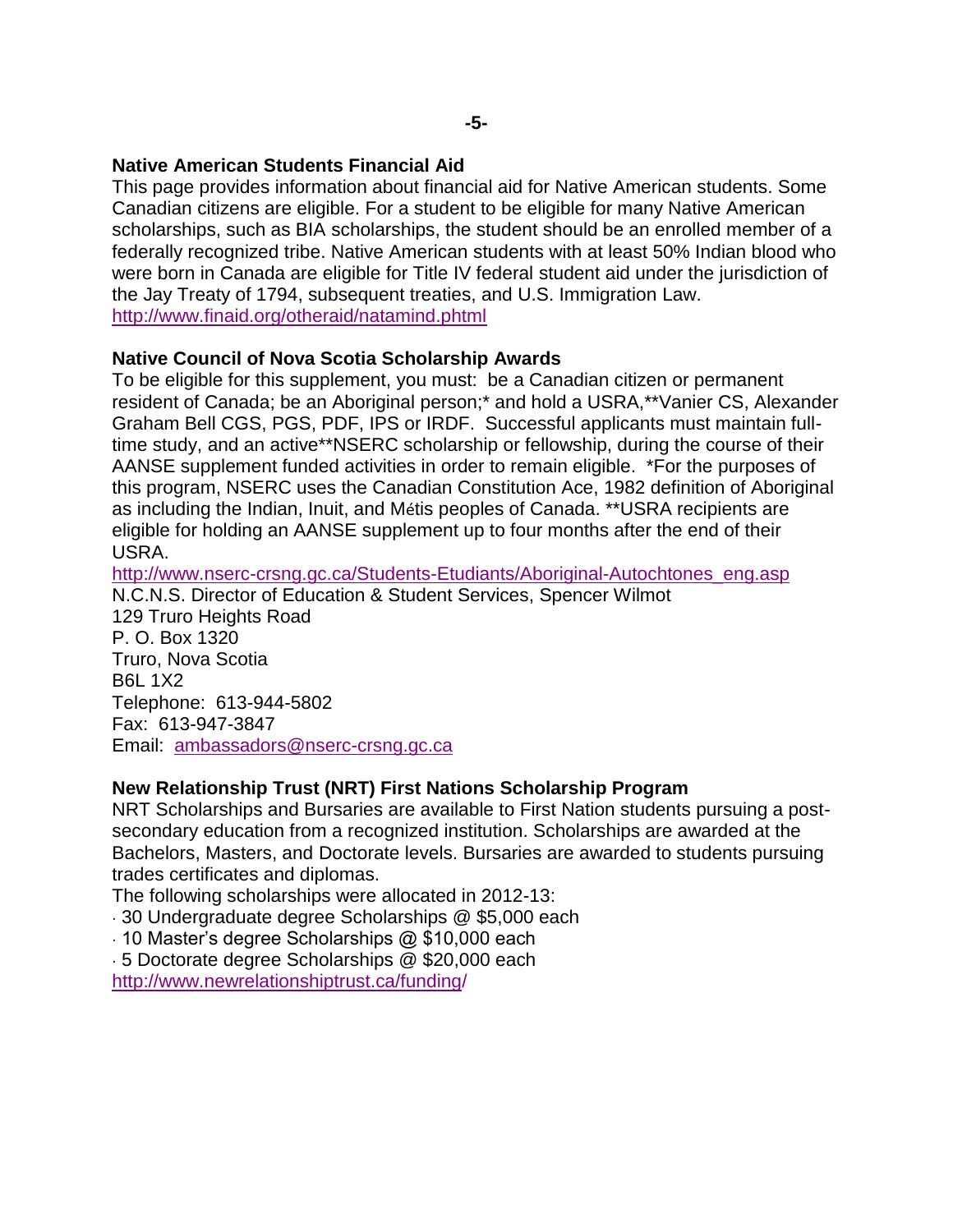## **NSERC**

The Natural Sciences and Engineering Research Council of Canada (NSERC) encourages Aboriginal participation in various awards programs. There are five branches of natural science: astronomy biology, chemistry, earth sciences & physics. These various award programs are open to all Inuit, Métis, Status and Non-Status First Nation people. The programs are as follows:

**(1)The Undergraduate Student Research Awards (USRA)** are meant to stimulate interest in research in the natural sciences and engineering. Awards of \$4500 over a 16 week period provide students with financial support through the host university. NSERC encourages qualified Aboriginal students to apply to this program. Selected applications are submitted to NSERC by universities; no applications for university awards may be submitted directly to NSERC.

[http://www.nserc-crsng.gc.ca/Students-Etudiants/UG-PC/USRA-BRPC\\_eng.asp](http://www.nserc-crsng.gc.ca/Students-Etudiants/UG-PC/USRA-BRPC_eng.asp)

**(2)Aboriginal Ambassadors in the Natural Sciences and Engineering Supplement Program** aims to engage Aboriginal students and fellows in promoting interest and participation in the natural sciences and engineering by visiting Canada's Aboriginal communities and schools and sharing their research and education experiences or participating in science promotion events and activities. Supplement of up to \$5000 for those already holding an NSERC scholarship or fellowship.

[http://www.nserc-crsng.gc.ca/Students-Etudiants/Aboriginal-Autochtones\\_eng.asp](http://www.nserc-crsng.gc.ca/Students-Etudiants/Aboriginal-Autochtones_eng.asp) See each webpage for relevant application procedures and deadlines. [http://www.nserc-crsng.gc.ca/Students-Etudiants/index\\_eng.asp](http://www.nserc-crsng.gc.ca/Students-Etudiants/index_eng.asp)

# **Nova Scotia Power Employment Equity Scholarship**

Applicants must be either disabled persons, persons of visible minority(\*), or Aboriginal persons. Applicants must be Canadian citizens or landed immigrants, and a permanent resident of Nova 'scotia for at least three years, two years of which are immediately prior to high school graduation. Applicants must e graduating or have graduated from a Nova Scotia high school and entering their first year of post-secondary education within 15 months of their high school graduation. The value of this award is \$1,500.

[http://www.nspower.ca/en/home/community/scholarships/employmentequityscholarship.](http://www.nspower.ca/en/home/community/scholarships/employmentequityscholarship.aspx) [aspx](http://www.nspower.ca/en/home/community/scholarships/employmentequityscholarship.aspx)

Nova Scotia Power Employment Equity Scholarship Committee c/o Human Resources 1223 Lower Water Street Halifax, Nova Scotia B3J 3S8 Email: [scholarships@nspower.ca](mailto:scholarships@nspower.ca)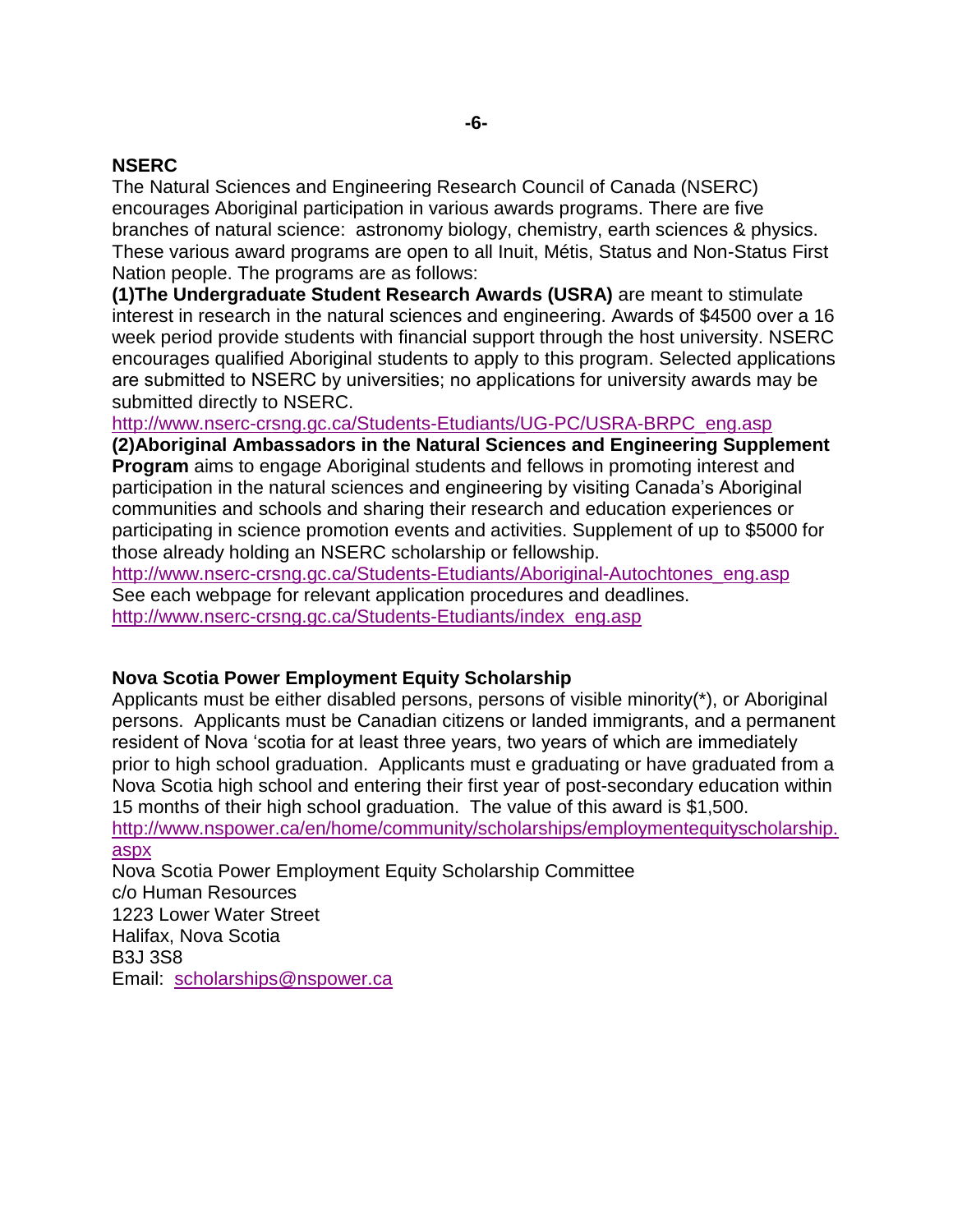#### **NUPGE National Union of Public and General Employees Scholarship for Aboriginal Canadians**

The Scholarship for Aboriginal Canadians for \$1,500 is open to all Aboriginal Canadian students who plan to enter the first year of a Canadian public postsecondary education institution full-time in 20132014 and who are the children or foster children of a NUPGE member. It will be awarded for the best 7501,000 word essay on: The importance of quality public services in enhancing the quality of life of Aboriginal Canadians.

**Application deadline**: June 30, 2013. Contact: Scholarship for Aboriginal Canadians National Union of Public and General Employees 15 Auriga Drive Nepean, Ontario K2E 1B7 Tel: (613) 2289800 Fax: (613) 2289801 Email: national@nupge.ca <http://www.nupge.ca/scholarships>

#### **The Pengrowth-Nova Scotia Energy Scholarship Program**

There are four awards (totaling \$15,000) and they are provided by the Nova Scotia Department of Energy. Applicants must be either disables persons, persons of visible minority (\*), or Aboriginal persons. Applicants must be Canadian citizens or landed immigrants, and a permanent resident of Nova Scotia for at least three years, two years of which are immediately prior to high school graduation. Applicants must be graduating or have graduated from a Nova Scotia high school and entering their first year of post-secondary education within 15 month of their high school graduation. [http://www.nspower.ca/en/home/community/scholarships/employmentequityscholarship.](http://www.nspower.ca/en/home/community/scholarships/employmentequityscholarship.aspx) [aspx](http://www.nspower.ca/en/home/community/scholarships/employmentequityscholarship.aspx)

Nova Scotia Power Employment Equity Scholarship Committee c/o Human Resources 1223 Lower Water Street Halifax, Nova Scotia B3J 3S8 Telephone: 902-42-4575 Fax: 902-424-0528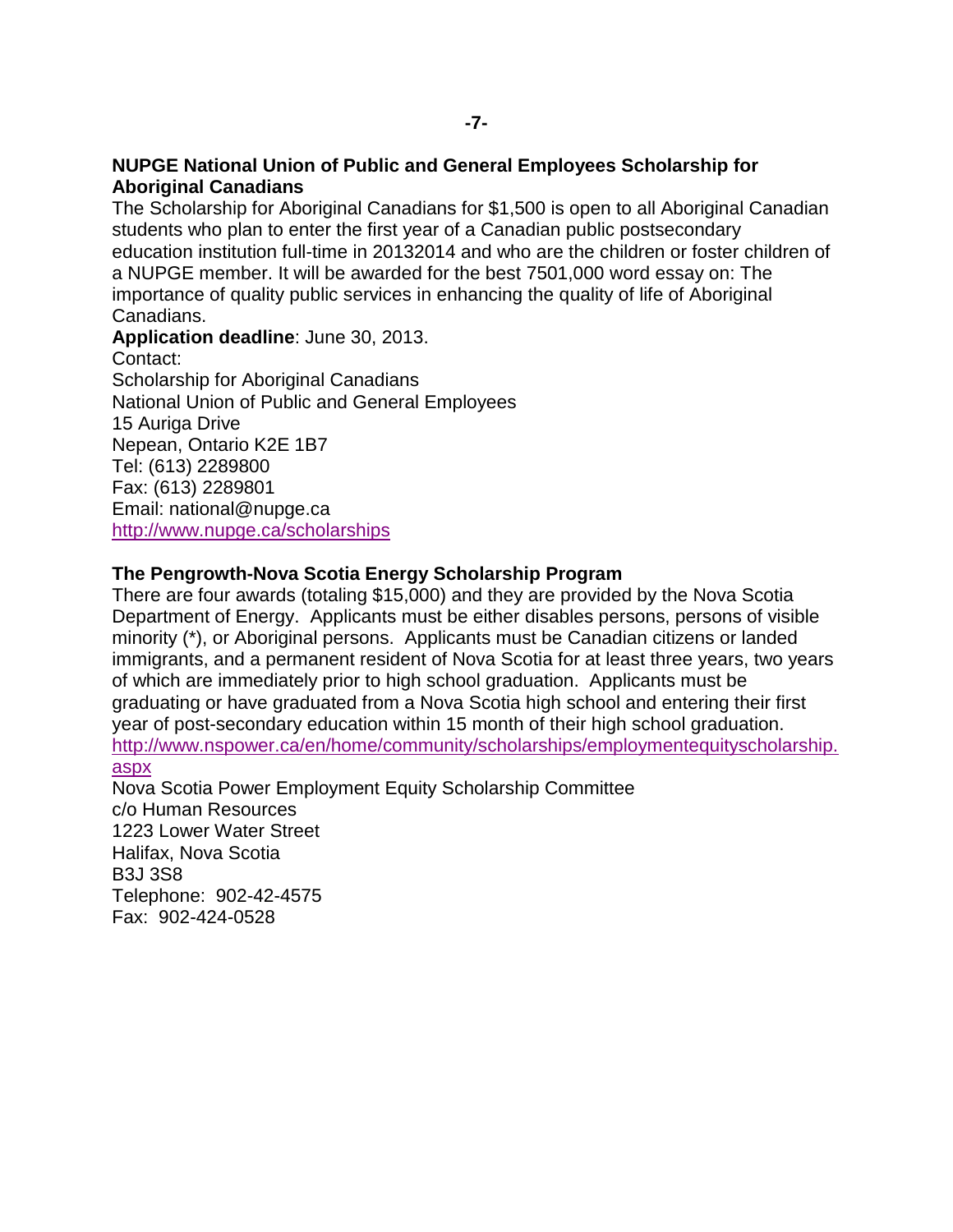#### **New Page and Unama'ki Institute of Natural Resources Forestry Scholarship**

This award is valued at \$5,000 and is available to a member of the Unama'ki community (Potlotek, Eskasoni, Membertou, Wagmatcook, and Waycobah). Must be a registered band member of the Unama'ki District; currently enrolled in an accredited undergraduate or graduate level certificate, diploma and/or degree program in the following field of studies:

- (a) Science including but not limited to: Forestry, Biology, Chemistry, Earth Sciences, Integrated Sciences;
- (b) Technology including but not limited to: Environment, engineering, Surveying/Mapping;
- (c) Natural Resources.

Must be a full-time student and returning to school in the fall, or a recent graduate from one of the above-listed programs.

[http://www.dot.gov.nt.ca/\\_live/pages/wpPages/acdppage.aspx](http://www.dot.gov.nt.ca/_live/pages/wpPages/acdppage.aspx)

UINR Scholarship Selection Committee c/o Unama'ki Institute of Natural Resources P. O. Box 8096 Eskasoni, Nova Scotia B1W 1C2 Telephone: 902-379-2163 Fax: 902-379-2250 Email: [lisa@uinr.ca](mailto:lisa@uinr.ca)

#### **Rose Nolan Memorial Scholarship**

The Ted Nolan Foundation invites women attending post-secondary educational institutions to apply for a Rose Nolan Memorial Scholarship.

To be eligible candidates must:

- 1. Be an Aboriginal woman
- 2. Be a member of a First Nation community in Canada
- 3. Be a Canadian Resident
- 4. Have recently completed one year of full-time studies at any postsecondary educational or training institution.

Contact:

Ted Nolan Foundation

9 Sandhurst Ct., Brantford, Ontario, N3R 7G4

Email: ticej@execulink.com, or tsnolan@sympatico.ca [http://www.tednolanfoundation.com](http://www.tednolanfoundation.com/)